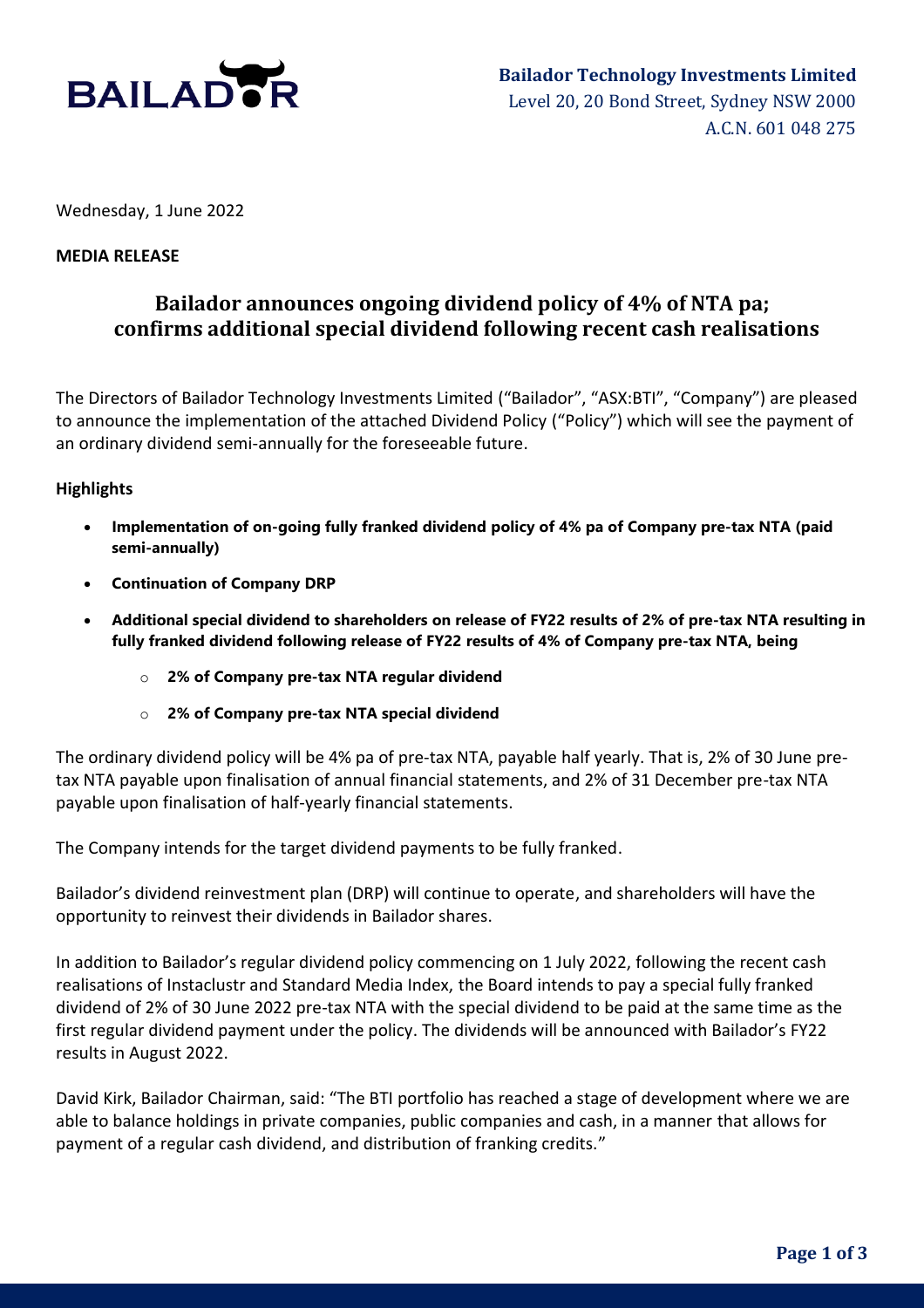

Paul Wilson, Executive Director at Bailador, said: "We feel that this is an extremely positive step in providing shareholders the maximum shareholder return through regular cash dividends of a material amount, franking credits, as well as capital growth through BTI's portfolio of high growth information technology companies."

As stated in the Policy the Board reserves the right to amend or suspend the Policy at any time and neither the Company nor the Board gives any representation, assurance or guarantee that any estimate or forecast or statement of intention in this Dividend Policy will be achieved.

**–Ends–**

For further information please contact:

**Helen Plesek** Company Secretary +61 2 9223 2344 investorservices@bailador.com.au

### **Important Notice**

Bailador Investment Management Pty Ltd ACN 143 060 511 ('Manager') has prepared the information in this announcement. This announcement has been prepared for the purposes of providing general information only and does not constitute an offer, invitation, solicitation or recommendation with respect to the purchase or sale of any securities in BTI, nor does it constitute financial product or investment advice, nor take into account your investment, objectives, taxation situation, financial situation or needs. Any investor must not act on the basis of any matter contained in this announcement in making an investment decision but must make its own assessment of BTI and conduct its own investigations and analysis. Past performance is not a reliable indicator or future performance.